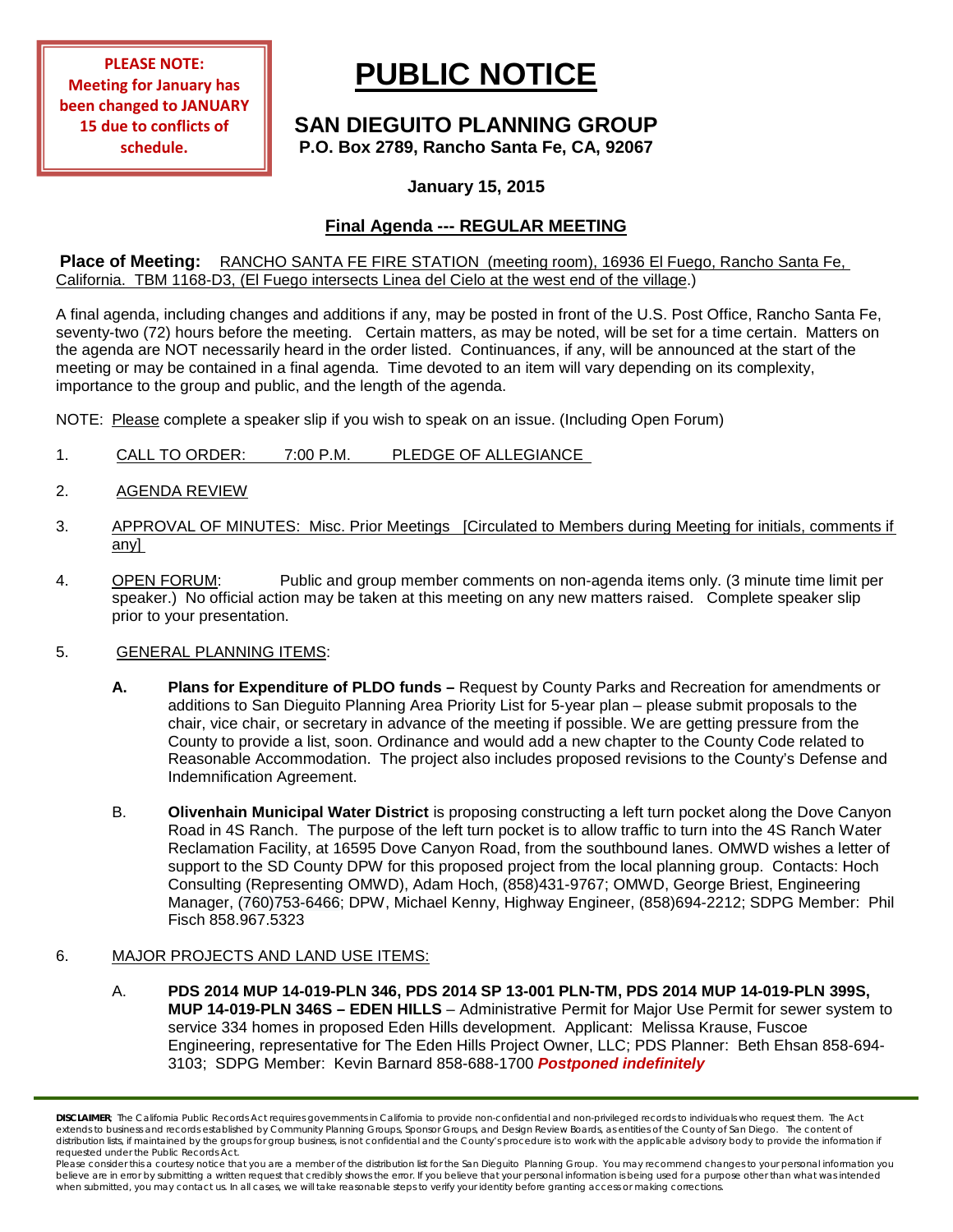- B. **PDS 2014 MUP 14-030 – Verison Double Peak** Major Use Permit request for 12 antennas, 12 remote radio units, and 1 microwave dish antenna on a 45' high monopine. Also proposed is a 11'6" x 16'10" prefabricated equipment shelter on concrete pad and emergency generator housed in a concrete block wall enclosure with stucco wall to match existing building located at 21230 Questhaven Road in San Marcos. Applicant: Margie Sullivan representing Verizon Wireless 760-613-3488; PDS Planner: Melanie Tylke 858-694-3721; SDPG Member: Don Willis 858-481-1535 *Postponed until further notice.*
- C. **PDS 2014 STP 14-005** Site plan for 7,096 sf single family dwelling with 690 sf guest house on previously graded pad, located at 16681 Riding High Way & Coconut Grove Court in The Crosby Estates. No exceptions or waivers are required for this project. APN 267-201-14 Applicant: John Jensen Architects for applicant, Joe Gallagher, 858-756-7426; DPS Planner: Don Kraft 858-694-3856; SDPG Member: Mid Hoppenrath 760-747-1145
- D. **PDS2014 STP 14-006 V Setback Designator located at 8080 Hightime Ridge, San Diego** APN 267- 201-03-00 Applicant: Philip Quatrino representing Jonathon & Melody Mohseni 858-527-0818; PDS Planner: Don Kraft 858-694-3856; SDPG Member: Mid Hoppenrath 760-747-1145
- E. **PDS2014 AD14-050 Administrative permit application for 2,496 sf guest living quarters** on 2.24 acre lot with existing 7,496 sf home w/attached garage located at 6072 Avenida Alteras & Calle Mayor in Fairbanks Ranch. Applicant: Dave Henrikson for Weimin Ji & Hao Chen 951-764-2302; PDS Planner: Bronwyn Brown 858-495-5516; SDPG Member: Laurel Lemarie 858.756.2835
- F. **PDS2014 STP14-026 – site plan for 3,397 sf Single Family home and garage, tack room on 4.98 acres** located at Avenida de Pompeii in Santa Fe Valley. APN #269-100-47. Applicant: Michael Azurmi representing Tom & Anne Bache 619-417-1400; PDS Planner: Vincent Kattoula 858-694-3959; SDPG Member: Mid Hoppenrath 760-747-1145 *Postponed to 2-12-2015*
- G. **PDS2013- AD 14-055 – Administrative permit for 237.5 sf addition to existing 1,152 sf guest house** located at 5570 San Elijo in Rancho Santa Fe. APN#266-371-09 Applicant: Stephen Ray on behalf of Anthony Lienau 619-992-8656; PDS Planner: Donald Kraft 858-694-3856; SDPG Member: Lois Jones 760-755-7189
- H. **PDS2014 AD 14-061 – Discretionary Permit application for 5,000 sf stables on 9.22 acres** located at 5631 El Camino Del Norte, Rancho Santa Fe. APN #265-072-04-00 Applicant: Cheryl Carnation on behalf of Ralph Faison 619-985-1888; PDS Planner: Benjamin Mills 858-495-5234 SDPG Member: Laurel Lemarie 858-756-2835
- I. **PDS 2014 GPA 14-007, MUP 14-046, TM 5595, EB 14-08-17 Appication for tentative map requiring a general plan amendment and major use permit for 56-unit, age-restricted condominium project located on 28.69 acres located at the northeast corner of Via de la Valle and Calzada del Bosque.**  APN #268-180-51-00, 268-180-01-00, 258-180-39,00 268-180-50-00 Applicant: Ali Shapouri on behalf of Larry Gene Mabee Revocable Trust & Golden Eagle Land Investment LP 858-756-8340; PDS Planner: Michael Johnson 858-694-3429; SDPG Member: Shannon Biszantz 619-417-4655 *7:30 time certain.*
- J. **PDS 2014 AD-14-065 application for Administrative Permit for 2nd dwelling unit with basement garage at 8881 Detwiler Rd. in Escondido.** APN #264-130-54-00 Applicant: Shinj Isaacs for Ned Israelsen 760-707-8119; PDS Planner: Bronwyn Brown858-4955516; SDPG Member: Nikko Christenfeld 760-741-1953

# 7. ADMINISTRATIVE MATTERS:

**A.** Community Reports

- **B.** Consideration and comments on circulation mail<br>**C.** Future agenda items and planning
- Future agenda items and planning

*DISCLAIMER; The California Public Records Act requires governments in California to provide non-confidential and non-privileged records to individuals who request them. The Act*  extends to business and records established by Community Planning Groups, Sponsor Groups, and Design Review Boards, as entities of the County of San Diego. The content of distribution lists, if maintained by the groups for group business, is not confidential and the County's procedure is to work with the applicable advisory body to provide the information if *requested under the Public Records Act.*

Please consider this a courtesy notice that you are a member of the distribution list for the San Dieguito Planning Group. You may recommend changes to your personal information you believe are in error by submitting a written request that credibly shows the error. If you believe that your personal information is being used for a purpose other than what was intended<br>when submitted, you may contact us.